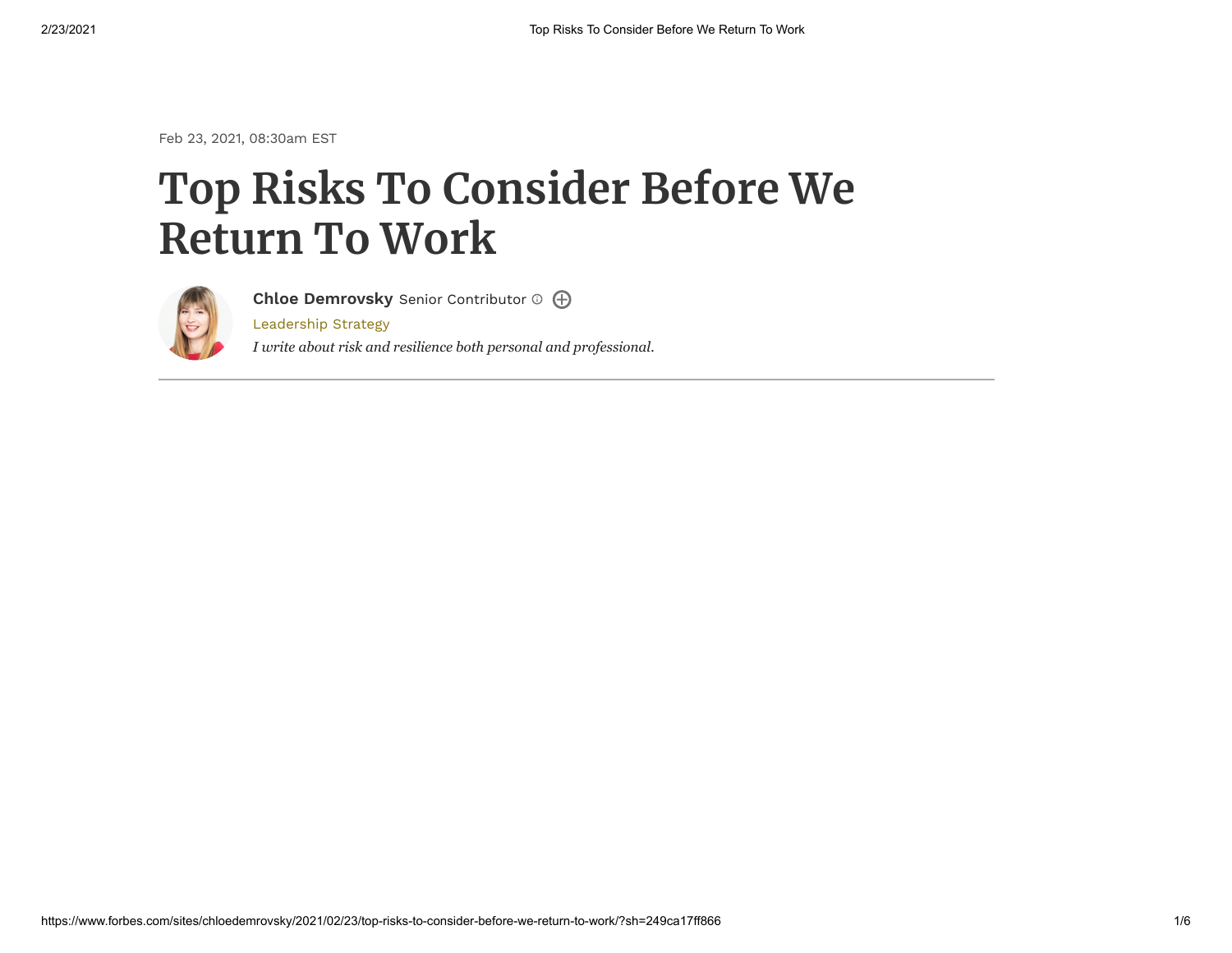

Managing organizations hybrid remote/in-person organizations will be complex GETTY

I've been having interesting conversations with members of the risk and resilience community on managing return-to-work issues as we start to plan for the end of the Covid-19 crisis. While we now know that much work can be done from home, few leaders want to stay fully remote. According to [PwC](https://www.pwc.com/us/en/library/covid-19/us-remote-work-survey.html), three days per week in the office is emerging as the optimal setup. To get there safely, here are some risks to consider:

## **To require or not require vaccination?**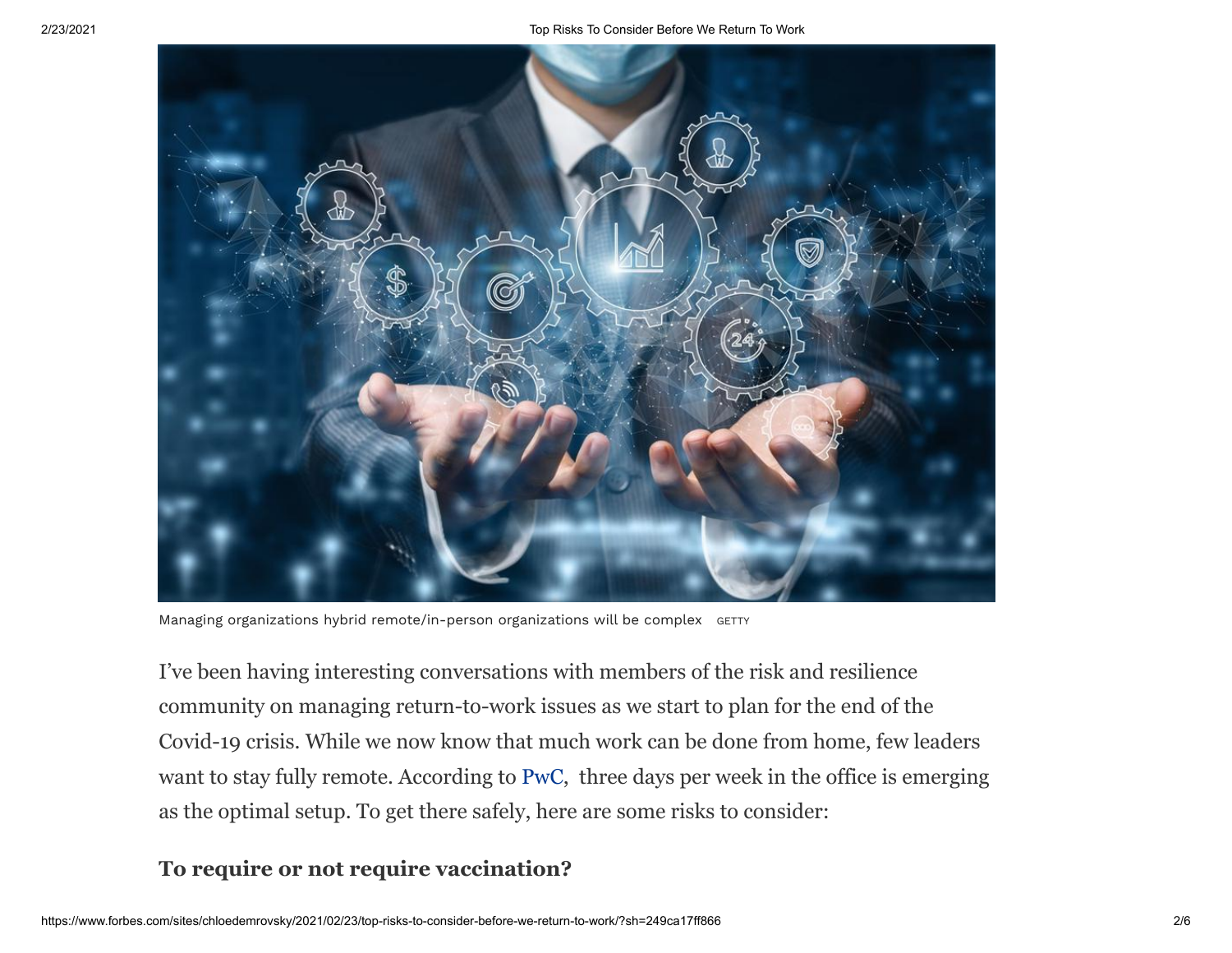#### 2/23/2021 Top Risks To Consider Before We Return To Work

A variety of approaches are being considered to meet the unique needs of every sector when it comes to vaccinations. According to [Gartner,](https://www.gartner.com/en/newsroom/press-releases/2021-02-17-gartner-says-most-organizations-will-encourage-but-not-require-employee-vaccination-2) a majority of organizations are now stating that they will encourage but not require vaccination, which may be the simplest approach. Some companies, such as [Dollar General,](https://www.shrm.org/resourcesandtools/legal-and-compliance/employment-law/pages/coronavirus-employer-administration-vaccines.aspx) are offering incentive payments to compensate employees who get vaccinated outside of work hours for their time. Returning to the primary workplace isn't the only concern, but also whether vaccinations will be required to restart other business activities. For example, the resumption of business travel—and whether vaccines will be required in order for individuals to be cleared to travel on behalf of the company—will need to be determined.

Whether requiring or encouraging vaccines for employees, liability issues must be considered since vaccination programs are covered by a variety of regulations, including workers' compensation statutes. Employers also may face Americans with Disabilities Act (ADA) issues around prioritization. Privacy considerations also will pose a real challenge to any company seeking to collect vaccination status information. And the logistics of offering onsite vaccinations programs as an employee benefit are complicated. If offered, it would be better to contract this out to specialists.

## **Managing people first**

Gartner's survey also reports that more than half of respondents believe that less than 50% of their employees will want to return to the workplace. That means a hybrid workforce is here to stay, bringing with it a new dynamic that may not be fully understood.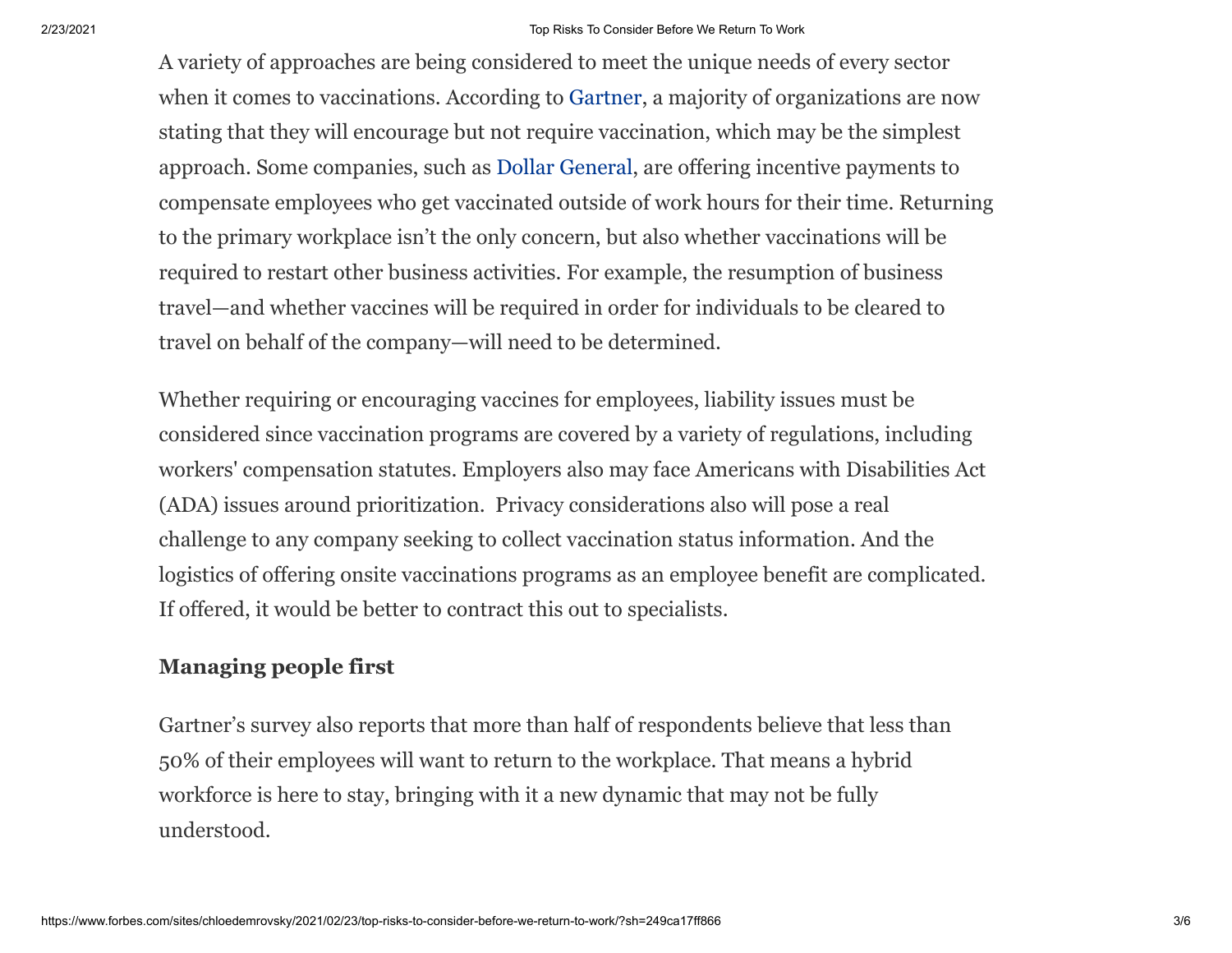I've been managing a hybrid remote/in-person company for my entire career, and it poses unique challenges to culture that are different from fully remote conditions. For example, those who get regular in-office face time with the boss often gain unfair advantages over those who don't, so training and awareness for all managers is essential to overcome this bias. Prioritizing building relationships with remote employees and holding in-person meetings and events with everyone at least once or twice a year are just a few fundamental tactics. Regular check ins around the mental health impact of work conditions, the distractions offered by technology, and systematic analysis to ensure that remote work policies aren't undermining your diversity, equity and inclusion (DEI) strategies are essential.

#### MORE FOR YOU

**[Leaders And Employees Are Burning Out At Record Rates: New Survey](https://www.forbes.com/sites/edwardsegal/2021/02/17/leaders-and-employees-are-burning-out-at-record-rates-new-survey/) [How To Develop Courageous And Compassionate Leadership](https://www.forbes.com/sites/benjaminlaker/2021/02/22/this-is-what-leadership-in-2021-looks-like/) [The Google Generation Of Family Offices: How These 40 Banks Are Preparing](https://www.forbes.com/sites/francoisbotha/2021/02/22/the-google-generation-of-family-offices-how-these-40-banks-are-preparing/)**

### **The convergence of technology and business strategy**

Now that the pandemic remote work experiment has proven that organizations can be run remotely thanks to technology, our reliance on this technology and our willingness to test out new forms of it will continue to accelerate. The relationship between humans and technology is not seamless. It ranges from the funny such as the attorney who blundered into a [Zoom cat filter](https://www.youtube.com/watch?v=9f9eDBpnkaU) at an inappropriate time to more troubling concerns like employees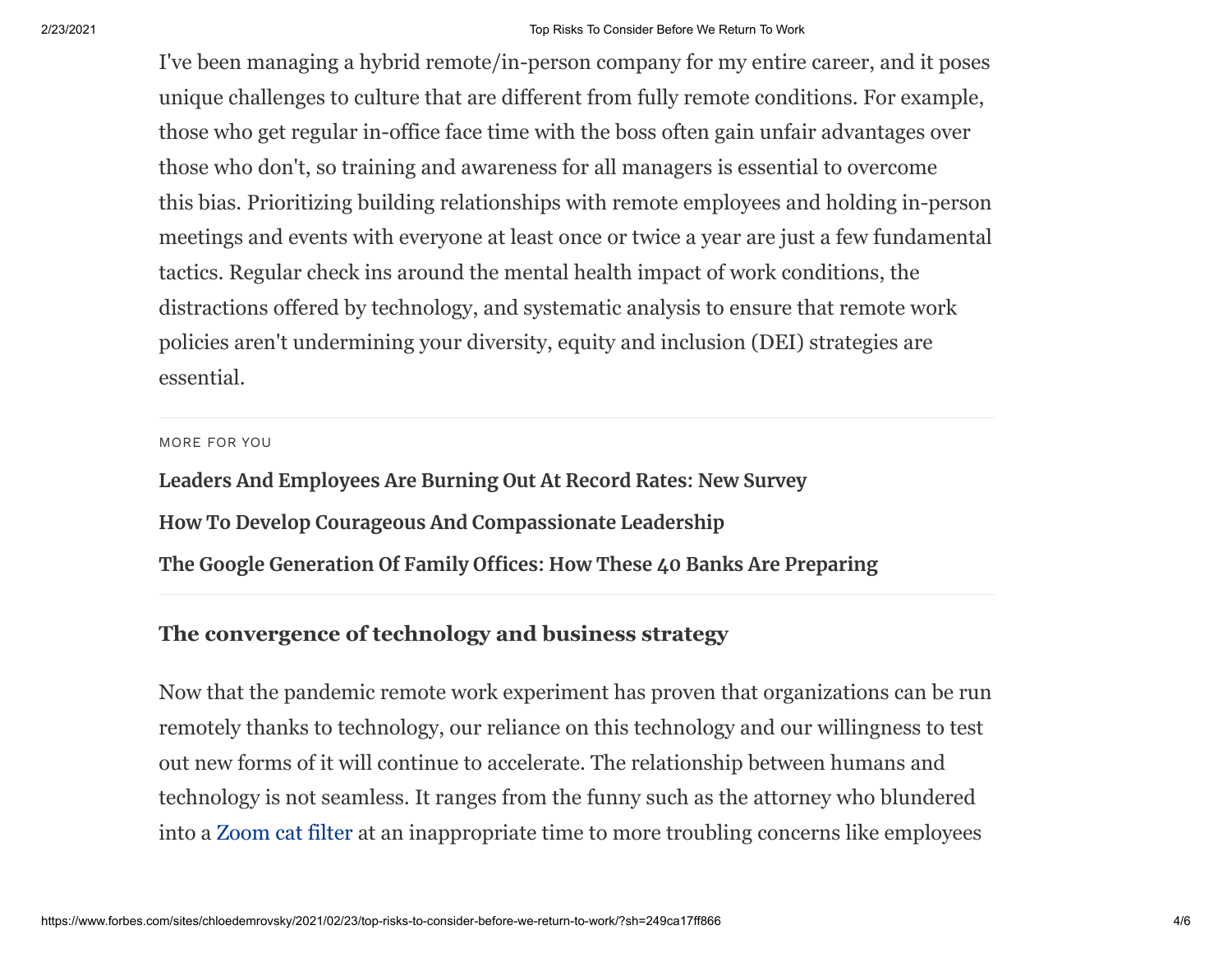2/23/2021 Top Risks To Consider Before We Return To Work

clicking on malware. As we shift toward remote for the future of work, the technology that we rely on will present a host of new risks.

The marriage of the business strategy and technology functions will not always be smooth and the relationship needs to be built thoughtfully, rather than haphazardly as it has been by necessity over the last year. Business leaders typically enjoy some risk-taking and are more comfortable taking calculated risks to maximize future gains. Technology leaders typically seek to mitigate or avoid risk where possible, although the inherent offensive cyber advantage has forced some of these leaders to reframe their approach. Fundamentally, the leaders of these strategic areas have different mindsets and will need to figure out how to bridge them. Coupling of these two strategies will cause friction and misunderstanding within organizations unless work is done to overcome gaps in understanding and culture. This needs to be resolved in order for hybrid remote/inperson work environments to function properly.

The return-to-work process will be complicated, but that doesn't mean that there won't also be significant benefits. Risks need to be properly analyzed and addressed up front. That's why risk management needs to be a key part of the strategic discussion as we envision the future of work.

## Get Essential CEO Briefings

Sign up for biweekly briefings with creative strategies and market-shaping moves for the CEO of the future.

Title

 $\checkmark$